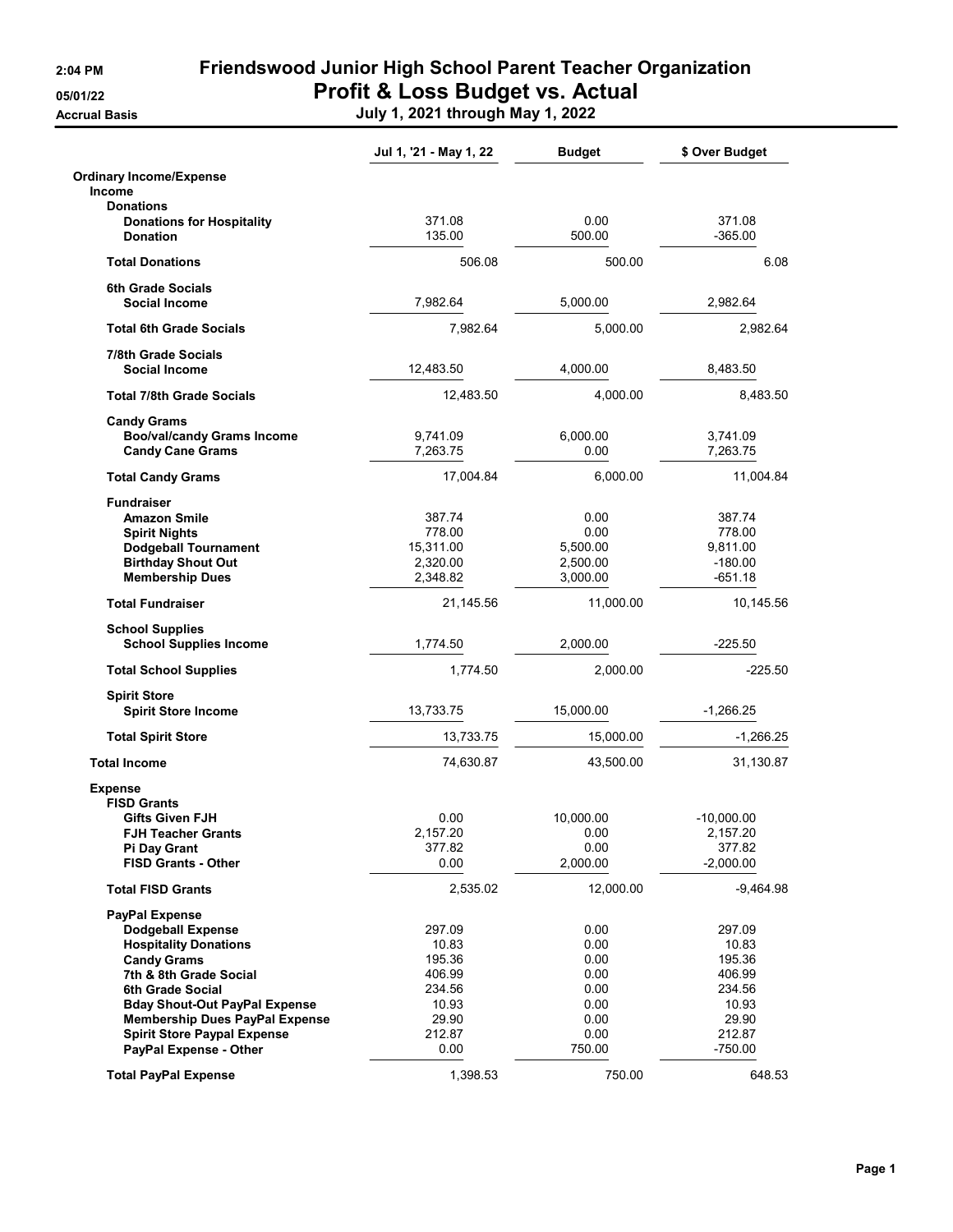| 2:04 PM |
|---------|
|---------|

## Friendswood Junior High School Parent Teacher Organization 05/01/22 **Profit & Loss Budget vs. Actual** Accrual Basis July 1, 2021 through May 1, 2022

|                                      | Jul 1, '21 - May 1, 22 | <b>Budget</b> | \$ Over Budget |
|--------------------------------------|------------------------|---------------|----------------|
| <b>Dodgeball Tournament Expenses</b> | 5,376.00               | 2,000.00      | 3,376.00       |
| <b>Membership Expense</b>            | 0.00                   | 500.00        | $-500.00$      |
| <b>Candy Grams Expense</b>           | 9.479.52               | 3.500.00      | 5,979.52       |
| <b>Fundraising Expense</b>           | $-44.99$               | 0.00          | $-44.99$       |
| 6th Grade Socials Expense            | 3.543.23               | 3.000.00      | 543.23         |
| 7/8th Grade Socials Expense          | 3,905.61               | 2,500.00      | 1,405.61       |
| <b>School Supplies Expense</b>       | 118.75                 | 0.00          | 118.75         |
| <b>Spirit Store Expense</b>          | 7,938.00               | 9,000.00      | $-1,062.00$    |
| <b>Expenses Only</b>                 |                        |               |                |
| <b>District-Wide Hospitality</b>     | 1.206.18               | 750.00        | 456.18         |
| <b>New to District</b>               | 0.00                   | 125.00        | $-125.00$      |
| <b>FISD Support</b>                  | 250.00                 | 250.00        | 0.00           |
| <b>Mustang Care Committee</b>        | 0.00                   | 250.00        | $-250.00$      |
| Pi Day                               | 253.28                 | 250.00        | 3.28           |
| <b>Accounting Fee</b>                | 525.00                 | 525.00        | 0.00           |
| <b>Admin / Office Supplies</b>       | 1,320.05               | 1,800.00      | $-479.95$      |
| <b>Bank Charges</b>                  | 5.00                   | 0.00          | 5.00           |
| <b>Hospitality</b>                   | 3.178.10               | 5,000.00      | $-1.821.90$    |
| <b>Sales Tax</b>                     | 980.46                 | 1,000.00      | $-19.54$       |
| <b>Science Fair</b>                  | 342.36                 | 300.00        | 42.36          |
| <b>Total Expenses Only</b>           | 8,060.43               | 10.250.00     | $-2,189.57$    |
| <b>Total Expense</b>                 | 42,310.10              | 43,500.00     | $-1,189.90$    |
| <b>Net Ordinary Income</b>           | 32,320.77              | 0.00          | 32,320.77      |
| <b>Net Income</b>                    | 32,320.77              | 0.00          | 32,320.77      |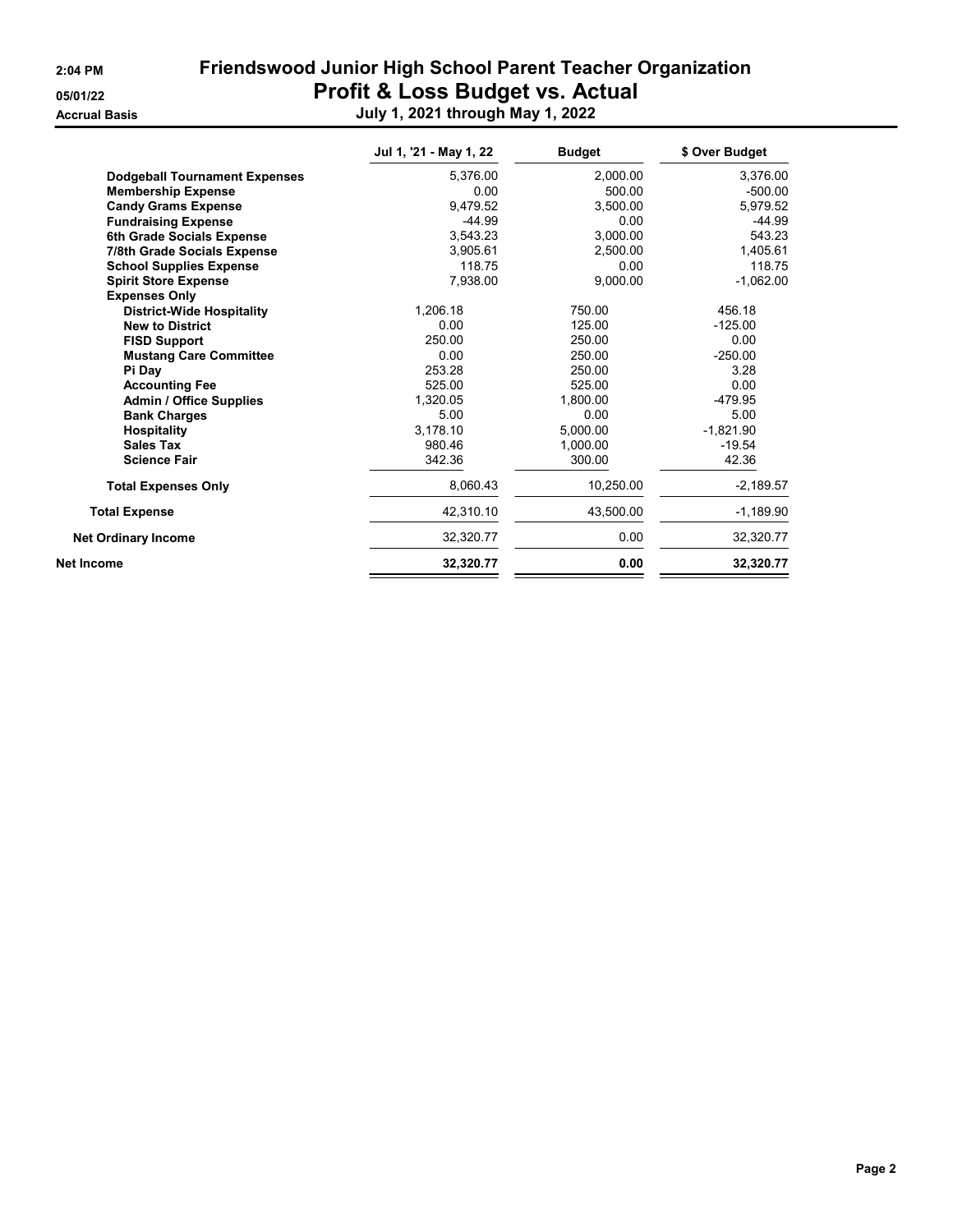## 2:04 PM Friendswood Junior High School Parent Teacher Organization 05/01/22 **Profit & Loss Budget vs. Actual** Accrual Basis July 1, 2021 through May 1, 2022

|                                                      | % of Budget |
|------------------------------------------------------|-------------|
| <b>Ordinary Income/Expense</b>                       |             |
| Income                                               |             |
| <b>Donations</b><br><b>Donations for Hospitality</b> | 100.0%      |
| <b>Donation</b>                                      | 27.0%       |
|                                                      |             |
| <b>Total Donations</b>                               | 101.2%      |
| <b>6th Grade Socials</b>                             |             |
| <b>Social Income</b>                                 | 159.7%      |
| <b>Total 6th Grade Socials</b>                       | 159.7%      |
|                                                      |             |
| 7/8th Grade Socials<br><b>Social Income</b>          | 312.1%      |
|                                                      |             |
| <b>Total 7/8th Grade Socials</b>                     | 312.1%      |
| <b>Candy Grams</b>                                   |             |
| <b>Boo/val/candy Grams Income</b>                    | 162.4%      |
| <b>Candy Cane Grams</b>                              | 100.0%      |
| <b>Total Candy Grams</b>                             | 283.4%      |
| <b>Fundraiser</b>                                    |             |
| <b>Amazon Smile</b>                                  | 100.0%      |
| <b>Spirit Nights</b>                                 | 100.0%      |
| <b>Dodgeball Tournament</b>                          | 278.4%      |
| <b>Birthday Shout Out</b>                            | 92.8%       |
| <b>Membership Dues</b>                               | 78.3%       |
| <b>Total Fundraiser</b>                              | 192.2%      |
|                                                      |             |
| <b>School Supplies</b>                               |             |
| <b>School Supplies Income</b>                        | 88.7%       |
| <b>Total School Supplies</b>                         | 88.7%       |
| <b>Spirit Store</b>                                  |             |
| <b>Spirit Store Income</b>                           | 91.6%       |
| <b>Total Spirit Store</b>                            | 91.6%       |
| <b>Total Income</b>                                  | 171.6%      |
|                                                      |             |
| <b>Expense</b><br><b>FISD Grants</b>                 |             |
| Gifts Given FJH                                      | $0.0\%$     |
| FJH Teacher Grants                                   | 100.0%      |
| <b>Pi Day Grant</b>                                  | 100.0%      |
| <b>FISD Grants - Other</b>                           | $0.0\%$     |
| <b>Total FISD Grants</b>                             | 21.1%       |
|                                                      |             |
| <b>PayPal Expense</b>                                | 100.0%      |
| <b>Dodgeball Expense</b>                             |             |
| <b>Hospitality Donations</b><br><b>Candy Grams</b>   | 100.0%      |
|                                                      | 100.0%      |
| 7th & 8th Grade Social                               | 100.0%      |
| <b>6th Grade Social</b>                              | 100.0%      |
| <b>Bday Shout-Out PayPal Expense</b>                 | 100.0%      |
| <b>Membership Dues PayPal Expense</b>                | 100.0%      |
| <b>Spirit Store Paypal Expense</b>                   | 100.0%      |
| PayPal Expense - Other                               | $0.0\%$     |
| <b>Total PayPal Expense</b>                          | 186.5%      |
|                                                      |             |